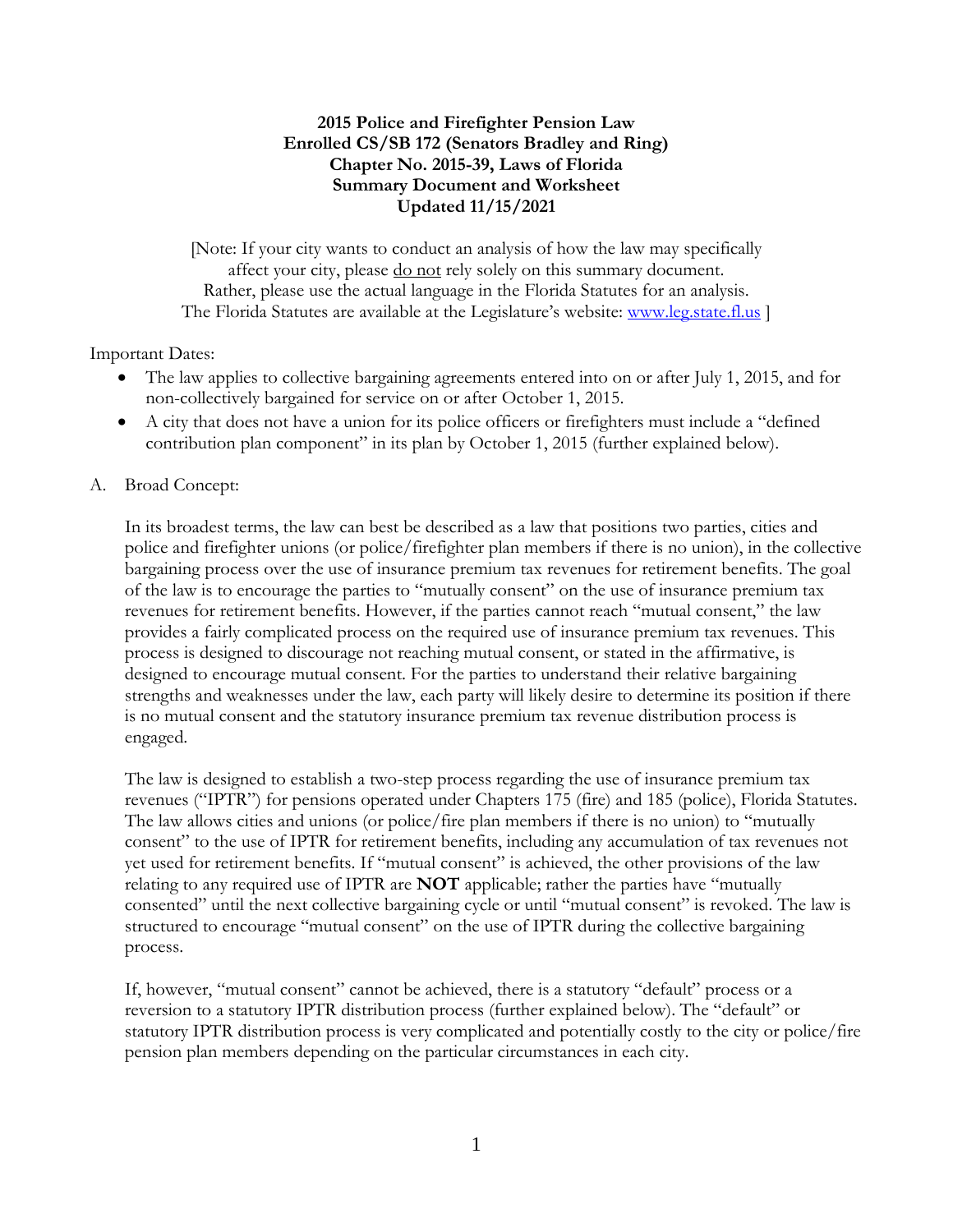Understanding the new law will require concepts under a 1999 law to be cast off or forgotten. For instance, the old law relating to defining an "extra benefit" and requiring a portion of IPTR to be used for "extra benefits" is removed. There is also no longer a comparison of police or fire pension benefits to general employee pension benefits. Rather, the new law focuses on complying with the statutory minimum benefits and minimum standards, with limited exceptions, under Chapters 175 and 185, Florida Statutes.

- B. Mutual Consent: Effective 10/1/2015 for non-collectively bargained for service or for the next collective bargaining agreement entered into on or after 7/1/2015:
	- 1. Cities and unions (or police/fire plan members if there is no union) are allowed to "mutually consent" to the use of IPTR, including any accumulation of tax revenue not yet used or allocated for retirement benefits. If "mutual consent" is achieved, IPTR are **NOT** subject to the statutory IPTR distribution process. Under "mutual consent," statutory minimum benefits and minimum standards would have to be met. However, if as of 10/1/2012 a plan did not meet a minimum benefit level, the plan could continue under "mutual consent" and not have to increase the benefit up to the minimum benefit level. [Special act plans (approximately 8 cities) and supplemental plan municipalities (as defined in statute includes approximately 15 cities) are considered to have mutually consented as of  $7/1/2015$ . See section  $175.351(1)(g)$  and section  $185.35(1)(g)$ , Florida Statutes.
	- 2. If the parties cannot reach "mutual consent" on the use of IPTR, a statutory IPTR distribution process or "default" is automatically engaged (further explained below in E. "No Mutual Consent").
- C. Minimum Benefits: The concept of "base" or a 1999 level of pension benefits is removed from law. The statutory minimum benefits and minimum standards must be met except as specifically provided in the law (further explained below). All current statutory minimum benefit levels stay the same, except for the accrual or multiplier rate. Effective  $7/1/2015$ :
	- 1. The 2.0 % minimum accrual or multiplier rate is raised to 2.75%. However, for any plan below 2.75% on 7/1/2015, the law does **NOT** require the plan to come up to 2.75%, and the existing accrual or multiplier rate can remain the same. For any plan above 2.75%, the accrual or multiplier rate can be reduced down to 2.75%. See section 175.162(2) and section 185.16(2), Florida Statutes. (As of 2015, approximately 84% of police/ fire pension plans have a 3% or higher accrual rate.)
	- 2. Numerous plans contain some form of maximum benefit cap, such as, for example, providing that a benefit cannot exceed 80 percent of average final compensation or that a benefit cannot exceed \$80,000 a year. These maximum benefit caps are allowed to stay at the existing level even if the maximum benefit cap results in an effective benefit below 2.75 percent.
- D. Defined Contribution Plan Component: Effective 10/1/2015 for non-collectively bargained for service or for the next collective bargaining agreement entered into on or after  $7/1/2015$ , the law requires each pension plan to incorporate a "defined contribution plan component," or "share plan," along with the current "defined benefit plan component." Therefore, each plan will incur an administrative expense in adding a defined contribution plan component to its existing plan. However, the creation of the "defined contribution plan component" is simply an administrative step, and depending upon if there is "mutual consent" or not on the use of IPTR, the defined contribution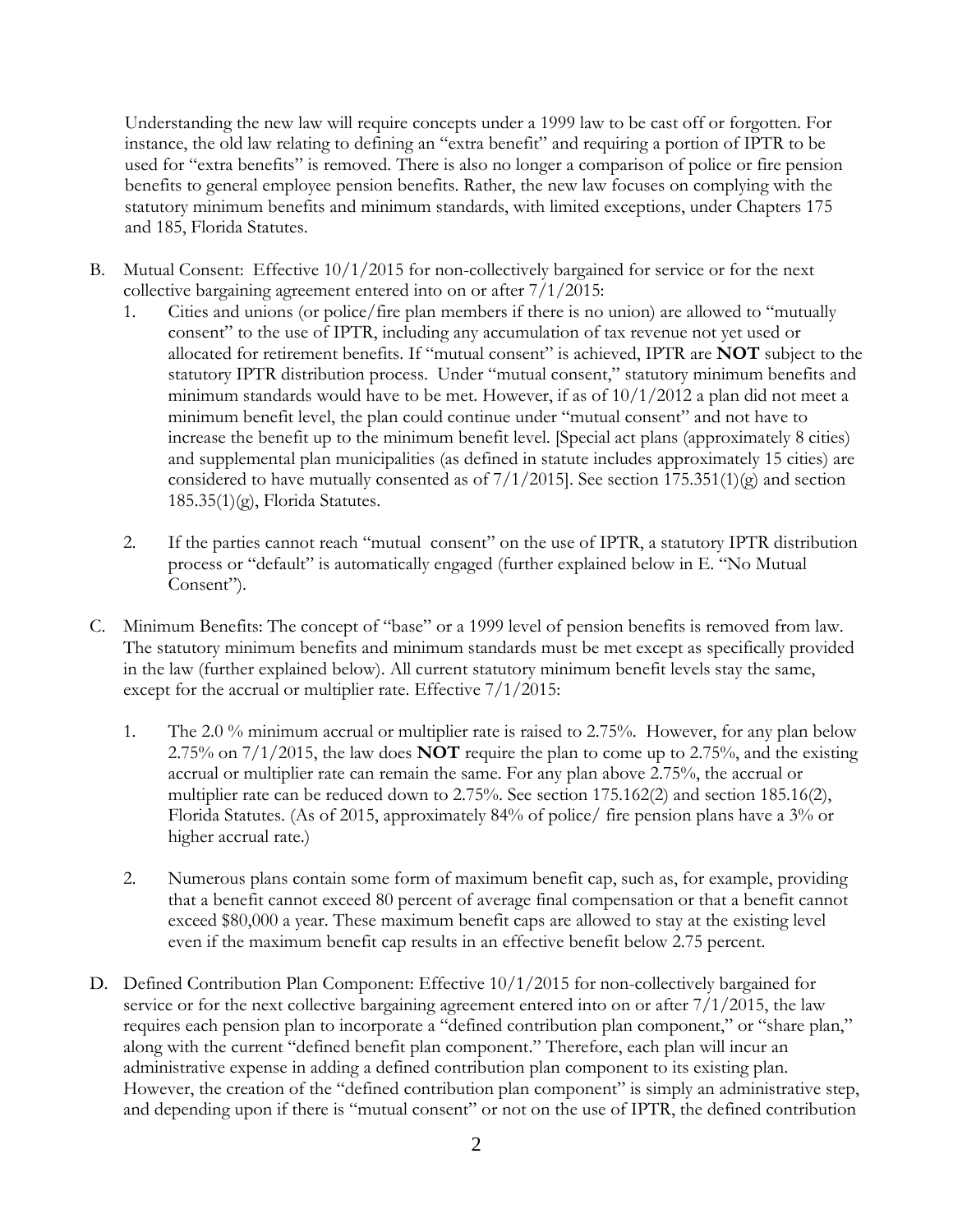plan component may never receive any funding. That is, the law does **NOT** require that the defined contribution plan component be funded in any manner to provide a defined contribution or "share" type benefit to police officers or firefighters, except in the instance where the parties cannot reach "mutual consent" on the use of IPTR, and the statutory IPTR distribution process or "default" is engaged. The law refers to defined contribution type benefits as "special benefits." [Any required funding of the defined contribution plan component is further explained under E. "No Mutual Consent".] See sections 175.032(8) and 175.351(6), and sections 185.02(9) and 185.35(6), Florida Statutes.

E. No Mutual Consent: Effective 10/1/2015 for non-collectively bargained for service or for the next collective bargaining agreement entered into on or after 7/1/2015:

If there is no "mutual consent" (which means the city and union are basically at impasse over the use of insurance premium tax revenues for retirement purposes), IPTR distribution is subject to a statutory or "default" process. Insurance premium tax revenues are divided into various "pots" and the revenue must be used for specified purposes as explained below. Under "no mutual consent," statutory minimum benefits and minimum standards must be met. [Please use the attached Worksheet to determine the statutory distribution process for your city.]

- 1. a. Base Premium Tax Revenue: For local law plans in effect on 10/1/2003, base premium tax revenue is the amount of IPTR received by a city for calendar year 2002 (cumulatively for all cities the amount of insurance premium tax revenue received for 2002 (Police, Fire, and Fire Supplemental) is approximately \$100.5 million), which must be used by the city to fund minimum benefits or other retirement benefits as determined by the city. The law provides for a revenue amount for plans created between 2003 and 2015. See sections 175.032(3) and 175.351(1)(a), and sections 185.02(3) and 185.35(1)(a), Florida Statutes.
	- b. Additional Premium Tax Revenue is the amount of IPTR received by a city which exceeds base premium tax revenue. See section 175.032(1) and section 185.02(1), Florida Statutes. Under no mutual consent, additional premium tax revenues are divided into two amounts or "pots."
- 2. The difference in the amount of additional premium tax revenue received for calendar years 2002 and 2012 (cumulatively, \$145 million (2012 amount) - \$100.5 million (base or 2002 amount)) equals approximately \$44.5 million, and is referred to herein as the "Gap amount".
	- a. The Gap amount must be used to fund benefits in excess of the minimum benefits. [However, these benefit levels may be reduced when operating under the "default" process – as explained in #5 below.] If this amount of additional IPTR exceeds the full annual cost of benefits provided through the plan which are in excess of the minimum benefits, any additional IPTR amount in excess of the full annual cost is distributed 50% to the city, which must be used by the city to fund minimum benefits or other retirement benefits as determined by the city, and 50 percent to plan members as a "defined contribution" benefit. See section 175.351(1)(c) and section 185.35(1)(c), Florida Statutes.
- 3. Of the amount of additional insurance premium tax revenue that is above the amount received for calendar year 2012 (this is money above \$145 million that would be distributed in 2015 or in the future) and is referred to herein as the "Growth amount":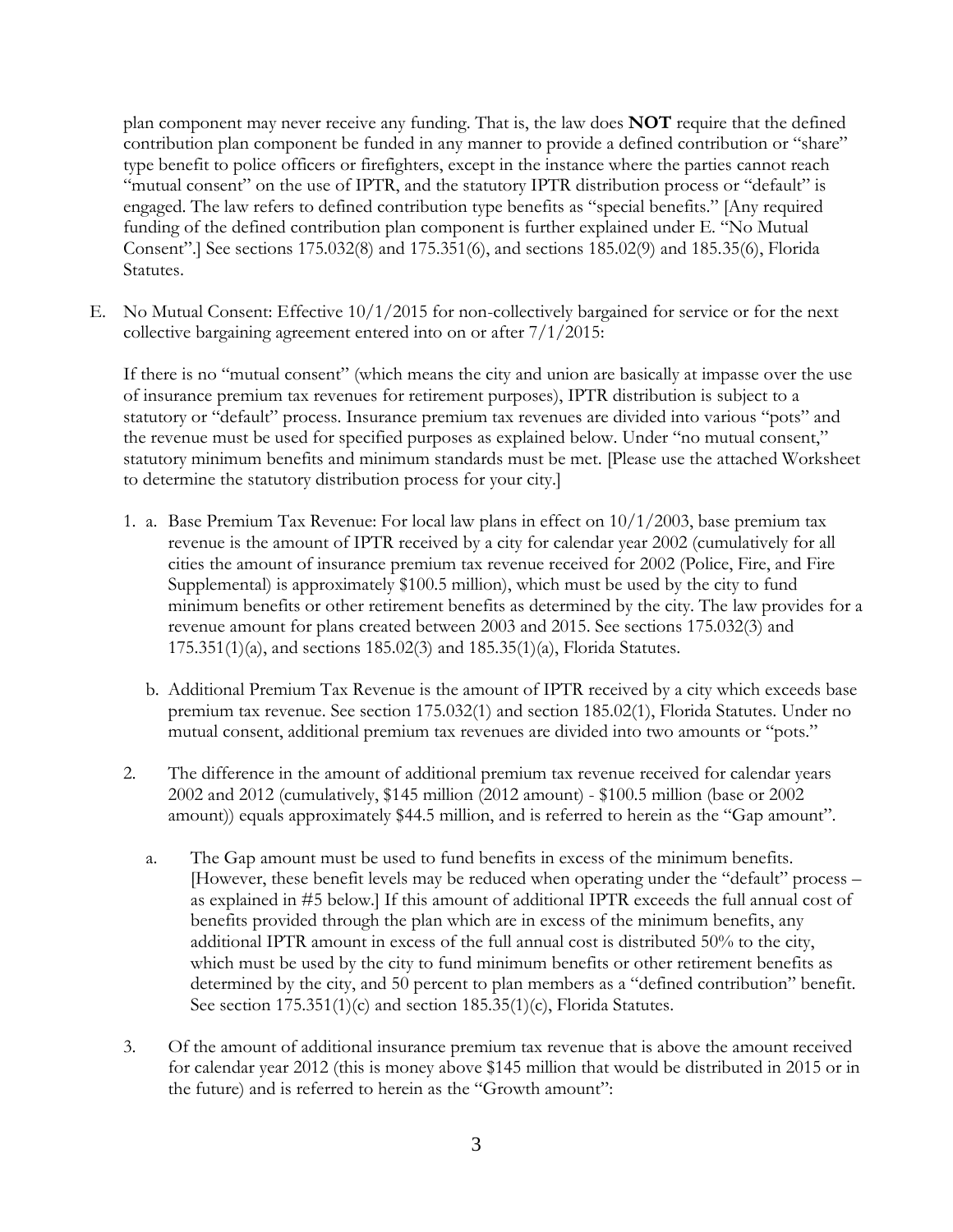- a. 50% to city, which must be used by the city to fund minimum benefits or other retirement benefits as determined by the city.
- b. 50% to plan members as a "defined contribution" benefit. See section 175.351(1)(b) and section 185.35(1)(b), Florida Statutes.
- 4. For any accumulations of additional IPTR that have not already been used or allocated to fund benefits in excess of the minimum benefits, 50% of the amount of accumulations must be used as a "defined contribution" benefit for plan members, and 50% must be applied to fund any unfunded actuarial liabilities of the plan. (There are several cities that still have insurance premium tax revenues not used for "extra benefits" prior to 2013 or have not otherwise been allocated, and under the statutory distribution process there would basically be a onetime distribution of these funds.) See section 175.351(1)(d) and section 185.35(1)(d), Florida Statutes.
- 5. For plans that offer benefits in excess of the minimum benefits, the benefits may be reduced to the minimum benefit levels, as specified below. The amount of IPTR previously used to fund benefits in excess of the minimum benefits (this is the Gap amount of approximately \$44.5 million) is subject to a distribution. See section 175.351(1)(f) and section 185.35(1)(f), Florida Statutes.
	- a. For supplemental plans in effect on September 30, 2014 (these are defined contribution or "share" type plans, of which there have been 40-50 created by cities after 1999), the supplemental plan benefits cannot be reduced and the amount of additional IPTR that went to the supplemental plan for calendar year 2012 will continue to go to the supplemental plan (that is, the portion of the additional IPTR associated with this benefit is not subject to being re-distributed).
	- b. Any "defined benefit" type benefits, supplemental plan benefits not in effect on September 30, 2014, or other plan benefits in excess of the minimum benefits can be reduced by the city to the minimum benefit levels (e.g., COLA, DROP or any other benefit over the minimum). However, a plan would have to provide at least the minimum benefit levels, including the minimum accrual rate of 2.75% (or an effective benefit of at least 2.75 percent under a maximum benefit cap), before the city could reduce any other benefits down to the minimum benefit levels. Any IPTR previously used for the portion of the benefit that was reduced is subject to the following distribution:
		- I. 50% to the city, which must be used by the city to fund minimum benefits or other retirement benefits as determined by city.
		- II. 50% to plan members as a "defined contribution" benefit.
- 6. For a plan created after March 1, 2015, 50% of insurance premium tax revenue goes to the city to fund defined benefit plan benefits, and 50% to members as a "defined contribution" benefit. See section 175.351(1)(e) and section 185.35(1)(e), Florida Statutes.
- F. Grandfather: A city that has implemented or proposed changes to its pension plan based upon the city's reliance on an interpretation of Chapter 175(fire) or 185(police), Florida Statutes, by the Department of Management Services on or after August 14, 2012 and before March 3, 2015, may